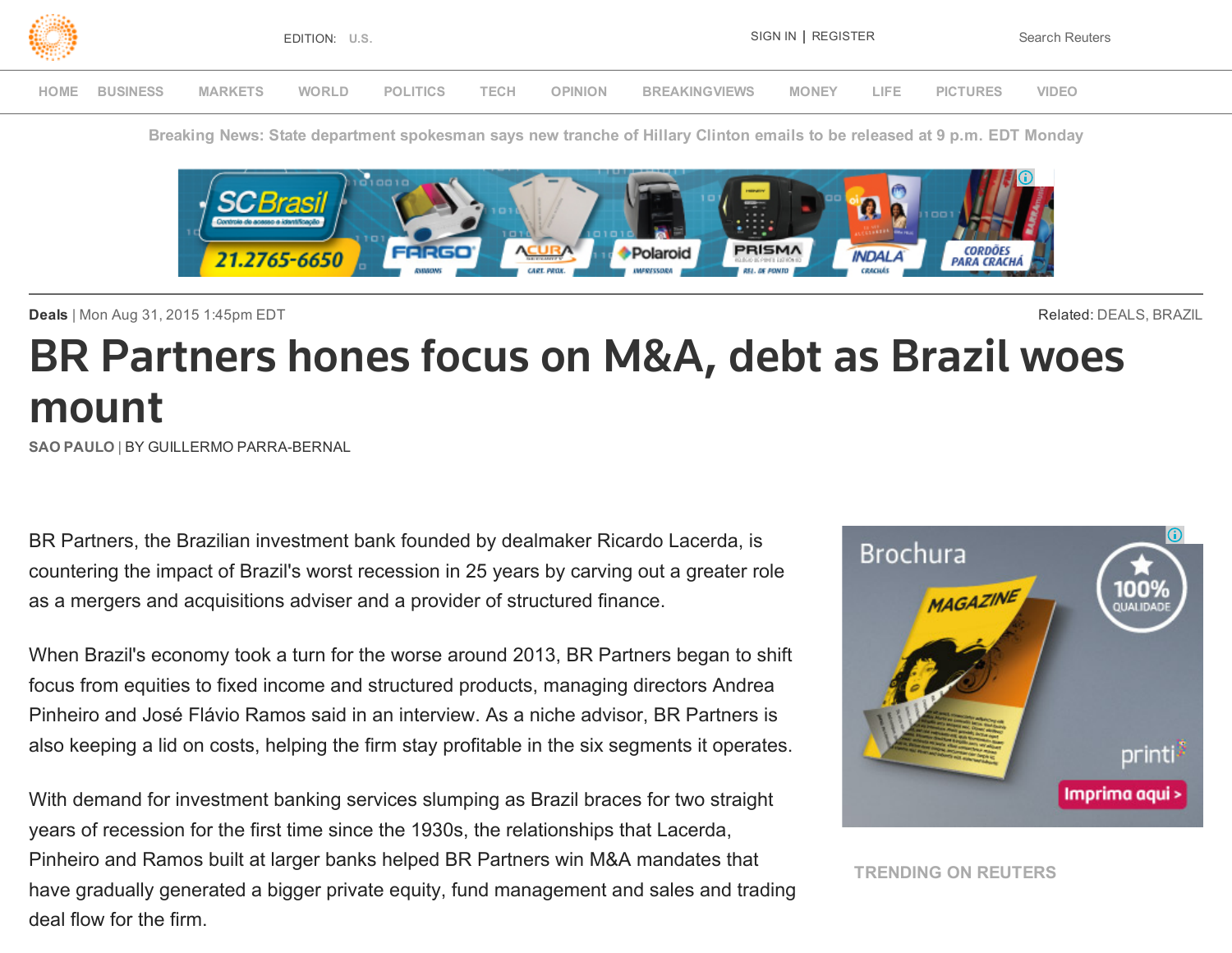"In this current market situation, you have to take a rather careful look at your cost structure," Pinheiro told Reuters last week. "We believe this crisis could stay around for a while."

Since the firm's inception in 2009, BR Partners worked on 90 M&A transactions worth \$20.3 billion, ranking seventh in Brazil, Thomson Reuters deal intelligence data showed. By number of deals, BR Partners surpassed Lacerda's former employers, Goldman Sachs Group Inc [\(GS.N\)](http://www.reuters.com/finance/stocks/overview?symbol=GS.N) and Citigroup Inc [\(C.N\)](http://www.reuters.com/finance/stocks/overview?symbol=C.N) in that period.

Still, economic and political turmoil drove domestic M&A activity this year to the lowest in a decade. While major banks are seeking top-notch deals as a springboard to selling loans, derivatives and other products, BR Partners is moving toward increasingly offering tailormade advisory services.

The underwriting of structured derivatives tripled this year, reflecting BR Partners' efforts to help clients get financing at a time when bank credit is stagnant, Ramos said.

"Our main challenge is to escalate the other businesses to the same level of our M&A franchise," Lacerda said in the same interview.

Both the capital as well as the client funds managed by BR Partners has no exposure to currencies other than the Brazilian real BRBY, which is down 26 percent this year against the U.S. dollar.

The recent decision to close the equity brokerage unit, which led to the departure of some 10 employees, will only impact results next year, Pinheiro said. The move trimmed BR Partners' roster to about 100 people.

(Reporting by Guillermo Parra-Bernal Editing by W Simon)

| <b>New York TSA agent charged with</b><br>molesting traveler in bogus search               |  |
|--------------------------------------------------------------------------------------------|--|
| Kanye West political jokes trump sex,<br>drugs VMA controversy   NIDEO                     |  |
| Global stocks ease on China, Fed<br>concerns; oil rallies                                  |  |
| Hurricane Fred forms, flooding in South<br><b>Carolina from Erika's remnants   L VIDEO</b> |  |
| Ukraine guardsman killed in nationalist<br>protest outside parliament  <br><b>D</b> VIDEO  |  |

### **From The Web** [Sponsored](http://www.taboola.com/en/popup?template=colorbox&taboola_utm_source=reuters-reuters&taboola_utm_medium=bytaboola&taboola_utm_content=ab_thumbs-2r_thumbs-above-links:below-main-column:) Links by Taboola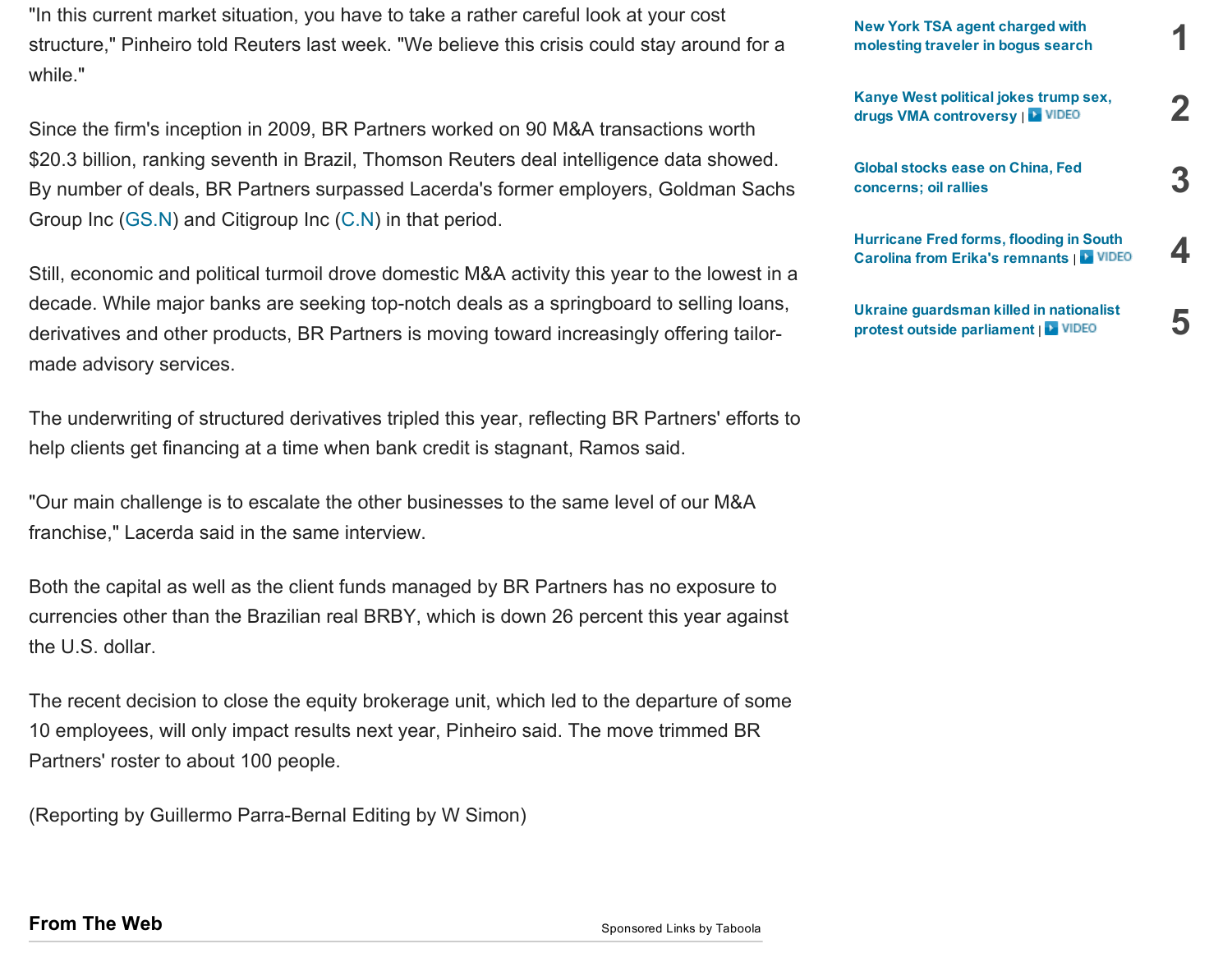

*Empiricus*



*Intel Sparta Online Game* O Dólar vai a [R\\$4,00?](http://empiricus.com.br/lp/dolar_lp4/?code=ta_3a_dolar&utm_source=taboola&utm_medium=artigo) Control the Unity 3D FPC with Hand [Tracking.](https://software.intel.com/en-us/articles/an-intel-realsense-technology-driven-first-person-controller-in-unity-3d/?utm_campaign=IHI-RealSense-Q2&utm_medium=syndication&utm_source=Taboola&utm_content=&utm_term=Q2&&utm_term=reuters-reuters&utm_content=Control+the+Unity+3D+FPC+with+Hand+Tracking.+Here%27s+How.) Here's How.



Sparta : The Strategy Game [Phenomenon](http://plarium.com/en/strategy-games/sparta-war-of-empires/?plid=64552&pxl=taboola_fr&&publisherID=reuters-reuters) of 2015



*Business Insider* The [Payments](http://www.businessinsider.com/the-payments-industry-explained-report-2015-1?utm_source=taboola&utm_medium=cpc&utm_content=taboola&utm_campaign=taboolaMain&utm_term=reuters-reuters) Industry Explained That's How You Find [Awesome](http://www.save70.com/hotels/?utm_source=taboola_save70_hotels&utm_medium=cpc&utm_campaign=save70_hotels&utm_source=taboola&utm_medium=reuters-reuters)



*Save70* Hotel Deals!



*[Carophile](http://www.carophile.com/top-selling-cars-2014/?utm_source=taboola&utm_medium=referral&utm_term=reuters-reuters)* 10 Most Sold Cars In 2014

### More From Reuters

- Man dies after run over by tank at Jelly Belly [chairman's](http://www.reuters.com/article/2015/08/25/us-usa-tank-california-idUSKCN0QU03620150825) California property *| 24 Aug*
- Lottery dreams turn to [nightmares](http://www.reuters.com/article/2015/08/28/us-usa-illinois-lottery-idUSKCN0QX2H420150828) in Illinois budget crisis *| 28 Aug*
- Daughter of German [businessman](http://www.reuters.com/article/2015/08/18/us-crime-germany-idUSKCN0QN1T420150818) killed in botched kidnapping *| 18 Aug*
- Many U.S. drivers [ignoring](http://www.reuters.com/article/2015/08/25/us-autos-tech-idUSKCN0QU25B20150825) new tech features in cars: survey *| 25 Aug*

#### $\sqrt{ }$  [\(?\)](http://www.dianomi.com/cms/register-interest/?utm_source=network&utm_medium=smartad_sponsor_link) Sponsored Financial Content

- Open a Forex Account and Get 60% Bonus on All [Deposits.](http://www.dianomi.com/click.epl?pn=4570&offer=1089070&ad=2901&savid=6806&campaign=6727&said=1734&adv=3039&unique_id=VeSg78CoyKgAAFIPeJIAAAAL&psa=931356646&smartreferer=http%3A%2F%2Fwww%2Ereuters%2Ecom%2Farticle%2F2015%2F08%2F31%2Fus%2Dbr%2Dpartners%2Dbrazil%2Doutlook%2DidUSKCN0R01SF20150831) *IronFX*
- Expert views on the global markets from RMG Wealth [Management](http://www.dianomi.com/click.epl?pn=3575&offer=801830&ad=1833&savid=4147&campaign=6727&said=1734&adv=3039&unique_id=VeSg78CoyKgAAFIPeJIAAAAL&psa=481815728&smartreferer=http%3A%2F%2Fwww%2Ereuters%2Ecom%2Farticle%2F2015%2F08%2F31%2Fus%2Dbr%2Dpartners%2Dbrazil%2Doutlook%2DidUSKCN0R01SF20150831) *MarketViews*
- Which [investments](http://www.dianomi.com/click.epl?pn=5040&offer=1246987&ad=3388&savid=8393&campaign=6727&said=1734&adv=3039&unique_id=VeSg78CoyKgAAFIPeJIAAAAL&psa=809419687&smartreferer=http%3A%2F%2Fwww%2Ereuters%2Ecom%2Farticle%2F2015%2F08%2F31%2Fus%2Dbr%2Dpartners%2Dbrazil%2Doutlook%2DidUSKCN0R01SF20150831) to look out for and which to avoid *MarketViews*
- Where is the clever money going? *[MarketViews](http://www.dianomi.com/click.epl?pn=3493&offer=783843&ad=1738&savid=3906&campaign=6727&said=1734&adv=3039&unique_id=VeSg78CoyKgAAFIPeJIAAAAL&psa=481815726&smartreferer=http%3A%2F%2Fwww%2Ereuters%2Ecom%2Farticle%2F2015%2F08%2F31%2Fus%2Dbr%2Dpartners%2Dbrazil%2Doutlook%2DidUSKCN0R01SF20150831)*
- A strong US jobs report [confuses](http://www.dianomi.com/click.epl?pn=3792&offer=942696&ad=2315&savid=5172&campaign=6727&said=1734&adv=3039&unique_id=VeSg78CoyKgAAFIPeJIAAAAL&psa=481815743&smartreferer=http%3A%2F%2Fwww%2Ereuters%2Ecom%2Farticle%2F2015%2F08%2F31%2Fus%2Dbr%2Dpartners%2Dbrazil%2Doutlook%2DidUSKCN0R01SF20150831) the interest rate picture *MarketViews*

### Watch your top stories

Wall Street rocked by rate hike warning

ALSO | China punishes 197 people ov...

#### Your five minute news show of today's top stories

For more visit [Reuters.tv](http://www.reuters.tv/)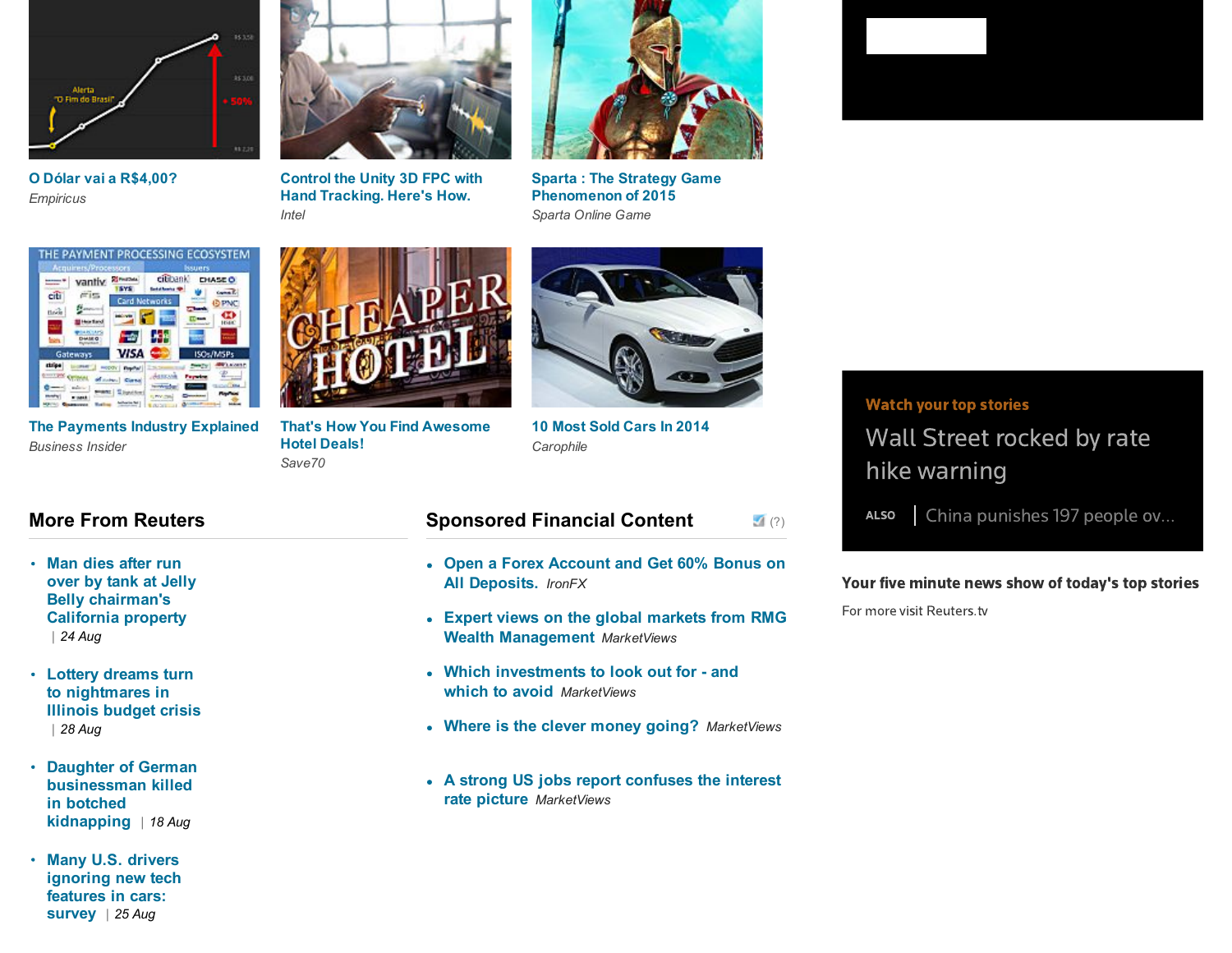teen in fatal [Pennsylvania](http://www.reuters.com/article/2015/08/20/us-usa-pennsylvania-driver-idUSKCN0QP1ZC20150820) crash gets prison term *| 20 Aug*

## [Sponsored](javascript:void(o)) Topics

- 1. [Fastest](http://search2.media.net/Fastest_Cars_for_Under_%252410K.cfm?&vsid=773770111097142&vi=1441046768444761460&dytm=1441046767307&rtbsd=6&verid=111299&hvsid=00001441046766925031434109716270&upk=1441046767.19602&sttm=1441046766925&=&kp=1&kbc=1200786123&kt=244&ki=324640386&ktd=37383395361359100&kbc2=||l=1016||&fdkt=244&fp=663ebxYAjC4RisuJH4VORPGU2IkfkufmektiOI09Y4Z6WiBWRLWweuJEb%2B63a%2B5Wcdd48%2FkQF3tXvcxlmKMz14HhbGBkSbZaH%2FbOFcAY9nJBifeqYLdxk7clcv%2FLbrAV&c=y1IdCF44r3slHeEqyh_8dQ&cme=E5hxE4Yi32IdWlo7blHr%2Fdm59HLuXfRC6raSGAxeVizzEF0XoFclARyDJE5ThGL94g0mNUweqJ0pjQU80vyfxAkvt5VSHHHGmF2kc%2BmYtsbALaRkOoqhzVgi0qXSyGAUlAqvTC4hevxQbGfJFJOX1XPr8yQB6G1e%2FrKhnbUB6QKqw91VBAcrY%2BqGW1Uuyfbil8IXtVvP48c%3D%7C%7CNDHRnZ9Gz3KXlI%2Bi9OnZqQ%3D%3D%7C5gDUJdTGiJzedmq9hanWYg%3D%3D%7CN7fu2vKt8%2Fs%3D%7CFcl4VLL%2BIaKov1aQQ4rz0DPXnfOLjJdi4LI%2FnIV56IIyVrHJCDBh5OgV3S%2BDb%2BnO%2BHlM47aC9RKqRXqIfAQDMvikYWuVCy6A4Txg2SQVtdDA%2FD4unLcAoBlSdBcSobB4ST%2B%2F%2FUNn4sTQpQHljDtHMA%3D%3D%7CsRBSg3CPSiQ%3D%7Ckmm6Z1oglruOoEXYEZQMvVUDR95BZ3p3XOYoI0l34S%2BmuFmYEOt%2BEQ%3D%3D%7C&cid=8CUG1D56B&crid=422833709&size=620x200&lpid=&tsid=15025&ksu=135&chid=&https=0&extKwds=0&kwdsMaxTm=400&ugd=4&maxProviderPixel=&rms=1441046769&&abpl=2) Cars for Under \$10K
- 2. Crude Oil [Futures](http://search2.media.net/Crude_Oil_Futures.cfm?&vsid=773770111097142&vi=1441046768444761460&dytm=1441046767307&rtbsd=6&verid=111299&hvsid=00001441046766925031434109716270&upk=1441046767.19602&sttm=1441046766925&=&tdAdd[]=%7C%40%7Cabp%3A3%3A2&kp=2&kbc=1200786123&kt=244&ki=7330051&ktd=37383395378136320&kbc2=||l=1016||&fdkt=244&fp=663ebxYAjC4RisuJH4VORPGU2IkfkufmektiOI09Y4Z6WiBWRLWweuJEb%2B63a%2B5Wcdd48%2FkQF3tXvcxlmKMz14HhbGBkSbZaH%2FbOFcAY9nJBifeqYLdxk7clcv%2FLbrAV&c=y1IdCF44r3slHeEqyh_8dQ&cme=E5hxE4Yi32IdWlo7blHr%2Fdm59HLuXfRC6raSGAxeVizzEF0XoFclARyDJE5ThGL94g0mNUweqJ0pjQU80vyfxAkvt5VSHHHGmF2kc%2BmYtsbALaRkOoqhzVgi0qXSyGAUlAqvTC4hevxQbGfJFJOX1XPr8yQB6G1e%2FrKhnbUB6QKqw91VBAcrY%2BqGW1Uuyfbil8IXtVvP48c%3D%7C%7CNDHRnZ9Gz3KXlI%2Bi9OnZqQ%3D%3D%7C5gDUJdTGiJzedmq9hanWYg%3D%3D%7CN7fu2vKt8%2Fs%3D%7CFcl4VLL%2BIaKov1aQQ4rz0DPXnfOLjJdi4LI%2FnIV56IIyVrHJCDBh5OgV3S%2BDb%2BnO%2BHlM47aC9RKqRXqIfAQDMvikYWuVCy6A4Txg2SQVtdDA%2FD4unLcAoBlSdBcSobB4ST%2B%2F%2FUNn4sTQpQHljDtHMA%3D%3D%7CsRBSg3CPSiQ%3D%7Ckmm6Z1oglruOoEXYEZQMvVUDR95BZ3p3XOYoI0l34S%2BmuFmYEOt%2BEQ%3D%3D%7C&cid=8CUG1D56B&crid=422833709&size=620x200&lpid=&tsid=15025&ksu=135&chid=&https=0&extKwds=0&kwdsMaxTm=400&ugd=4&maxProviderPixel=&rms=1441046769&&abpl=2)
- 3. [Cheapest](http://search2.media.net/Cheapest_Cell_Phone_Plans.cfm?&vsid=773770111097142&vi=1441046768444761460&dytm=1441046767307&rtbsd=6&verid=111299&hvsid=00001441046766925031434109716270&upk=1441046767.19602&sttm=1441046766925&=&tdAdd[]=%7C%40%7Cabp%3A3%3A2&tdAdd[]=%7C%40%7Cabp%3A3%3A2&kp=3&kbc=1200786123&kt=244&ki=5687876&ktd=37383395378201860&kbc2=||l=1016||&fdkt=244&fp=663ebxYAjC4RisuJH4VORPGU2IkfkufmektiOI09Y4Z6WiBWRLWweuJEb%2B63a%2B5Wcdd48%2FkQF3tXvcxlmKMz14HhbGBkSbZaH%2FbOFcAY9nJBifeqYLdxk7clcv%2FLbrAV&c=y1IdCF44r3slHeEqyh_8dQ&cme=E5hxE4Yi32IdWlo7blHr%2Fdm59HLuXfRC6raSGAxeVizzEF0XoFclARyDJE5ThGL94g0mNUweqJ0pjQU80vyfxAkvt5VSHHHGmF2kc%2BmYtsbALaRkOoqhzVgi0qXSyGAUlAqvTC4hevxQbGfJFJOX1XPr8yQB6G1e%2FrKhnbUB6QKqw91VBAcrY%2BqGW1Uuyfbil8IXtVvP48c%3D%7C%7CNDHRnZ9Gz3KXlI%2Bi9OnZqQ%3D%3D%7C5gDUJdTGiJzedmq9hanWYg%3D%3D%7CN7fu2vKt8%2Fs%3D%7CFcl4VLL%2BIaKov1aQQ4rz0DPXnfOLjJdi4LI%2FnIV56IIyVrHJCDBh5OgV3S%2BDb%2BnO%2BHlM47aC9RKqRXqIfAQDMvikYWuVCy6A4Txg2SQVtdDA%2FD4unLcAoBlSdBcSobB4ST%2B%2F%2FUNn4sTQpQHljDtHMA%3D%3D%7CsRBSg3CPSiQ%3D%7Ckmm6Z1oglruOoEXYEZQMvVUDR95BZ3p3XOYoI0l34S%2BmuFmYEOt%2BEQ%3D%3D%7C&cid=8CUG1D56B&crid=422833709&size=620x200&lpid=&tsid=15025&ksu=135&chid=&https=0&extKwds=0&kwdsMaxTm=400&ugd=4&maxProviderPixel=&rms=1441046769&&abpl=2) Cell Phone Plans
- 4. New Ford [Focus](http://search2.media.net/New_Ford_Focus_RS.cfm?&vsid=773770111097142&vi=1441046768444761460&dytm=1441046767307&rtbsd=6&verid=111299&hvsid=00001441046766925031434109716270&upk=1441046767.19602&sttm=1441046766925&=&tdAdd[]=%7C%40%7Cabp%3A3%3A2&tdAdd[]=%7C%40%7Cabp%3A3%3A2&tdAdd[]=%7C%40%7Cabp%3A3%3A2&kp=4&kbc=1200786123&kt=244&ki=20384244&ktd=37383395378201860&kbc2=||l=1016||&fdkt=244&fp=663ebxYAjC4RisuJH4VORPGU2IkfkufmektiOI09Y4Z6WiBWRLWweuJEb%2B63a%2B5Wcdd48%2FkQF3tXvcxlmKMz14HhbGBkSbZaH%2FbOFcAY9nJBifeqYLdxk7clcv%2FLbrAV&c=y1IdCF44r3slHeEqyh_8dQ&cme=E5hxE4Yi32IdWlo7blHr%2Fdm59HLuXfRC6raSGAxeVizzEF0XoFclARyDJE5ThGL94g0mNUweqJ0pjQU80vyfxAkvt5VSHHHGmF2kc%2BmYtsbALaRkOoqhzVgi0qXSyGAUlAqvTC4hevxQbGfJFJOX1XPr8yQB6G1e%2FrKhnbUB6QKqw91VBAcrY%2BqGW1Uuyfbil8IXtVvP48c%3D%7C%7CNDHRnZ9Gz3KXlI%2Bi9OnZqQ%3D%3D%7C5gDUJdTGiJzedmq9hanWYg%3D%3D%7CN7fu2vKt8%2Fs%3D%7CFcl4VLL%2BIaKov1aQQ4rz0DPXnfOLjJdi4LI%2FnIV56IIyVrHJCDBh5OgV3S%2BDb%2BnO%2BHlM47aC9RKqRXqIfAQDMvikYWuVCy6A4Txg2SQVtdDA%2FD4unLcAoBlSdBcSobB4ST%2B%2F%2FUNn4sTQpQHljDtHMA%3D%3D%7CsRBSg3CPSiQ%3D%7Ckmm6Z1oglruOoEXYEZQMvVUDR95BZ3p3XOYoI0l34S%2BmuFmYEOt%2BEQ%3D%3D%7C&cid=8CUG1D56B&crid=422833709&size=620x200&lpid=&tsid=15025&ksu=135&chid=&https=0&extKwds=0&kwdsMaxTm=400&ugd=4&maxProviderPixel=&rms=1441046769&&abpl=2) RS
- 5. Top 10 [Antivirus](http://search2.media.net/Top_10_Antivirus_Software.cfm?&vsid=773770111097142&vi=1441046768444761460&dytm=1441046767307&rtbsd=6&verid=111299&hvsid=00001441046766925031434109716270&upk=1441046767.19602&sttm=1441046766925&=&tdAdd[]=%7C%40%7Cabp%3A3%3A2&tdAdd[]=%7C%40%7Cabp%3A3%3A2&tdAdd[]=%7C%40%7Cabp%3A3%3A2&tdAdd[]=%7C%40%7Cabp%3A3%3A2&kp=5&kbc=1200786123&kt=244&ki=28641497&ktd=37383395378201860&kbc2=||l=1016||&fdkt=244&fp=663ebxYAjC4RisuJH4VORPGU2IkfkufmektiOI09Y4Z6WiBWRLWweuJEb%2B63a%2B5Wcdd48%2FkQF3tXvcxlmKMz14HhbGBkSbZaH%2FbOFcAY9nJBifeqYLdxk7clcv%2FLbrAV&c=y1IdCF44r3slHeEqyh_8dQ&cme=E5hxE4Yi32IdWlo7blHr%2Fdm59HLuXfRC6raSGAxeVizzEF0XoFclARyDJE5ThGL94g0mNUweqJ0pjQU80vyfxAkvt5VSHHHGmF2kc%2BmYtsbALaRkOoqhzVgi0qXSyGAUlAqvTC4hevxQbGfJFJOX1XPr8yQB6G1e%2FrKhnbUB6QKqw91VBAcrY%2BqGW1Uuyfbil8IXtVvP48c%3D%7C%7CNDHRnZ9Gz3KXlI%2Bi9OnZqQ%3D%3D%7C5gDUJdTGiJzedmq9hanWYg%3D%3D%7CN7fu2vKt8%2Fs%3D%7CFcl4VLL%2BIaKov1aQQ4rz0DPXnfOLjJdi4LI%2FnIV56IIyVrHJCDBh5OgV3S%2BDb%2BnO%2BHlM47aC9RKqRXqIfAQDMvikYWuVCy6A4Txg2SQVtdDA%2FD4unLcAoBlSdBcSobB4ST%2B%2F%2FUNn4sTQpQHljDtHMA%3D%3D%7CsRBSg3CPSiQ%3D%7Ckmm6Z1oglruOoEXYEZQMvVUDR95BZ3p3XOYoI0l34S%2BmuFmYEOt%2BEQ%3D%3D%7C&cid=8CUG1D56B&crid=422833709&size=620x200&lpid=&tsid=15025&ksu=135&chid=&https=0&extKwds=0&kwdsMaxTm=400&ugd=4&maxProviderPixel=&rms=1441046769&&abpl=2) Software
- 6. [Luxury](http://search2.media.net/Luxury_SUV_Deals.cfm?&vsid=773770111097142&vi=1441046768444761460&dytm=1441046767307&rtbsd=6&verid=111299&hvsid=00001441046766925031434109716270&upk=1441046767.19602&sttm=1441046766925&=&tdAdd[]=%7C%40%7Cabp%3A3%3A2&tdAdd[]=%7C%40%7Cabp%3A3%3A2&tdAdd[]=%7C%40%7Cabp%3A3%3A2&tdAdd[]=%7C%40%7Cabp%3A3%3A2&tdAdd[]=%7C%40%7Cabp%3A3%3A2&kp=6&kbc=1200786123&kt=244&ki=316734433&ktd=37383395378201860&kbc2=||l=1016||&fdkt=244&fp=663ebxYAjC4RisuJH4VORPGU2IkfkufmektiOI09Y4Z6WiBWRLWweuJEb%2B63a%2B5Wcdd48%2FkQF3tXvcxlmKMz14HhbGBkSbZaH%2FbOFcAY9nJBifeqYLdxk7clcv%2FLbrAV&c=y1IdCF44r3slHeEqyh_8dQ&cme=E5hxE4Yi32IdWlo7blHr%2Fdm59HLuXfRC6raSGAxeVizzEF0XoFclARyDJE5ThGL94g0mNUweqJ0pjQU80vyfxAkvt5VSHHHGmF2kc%2BmYtsbALaRkOoqhzVgi0qXSyGAUlAqvTC4hevxQbGfJFJOX1XPr8yQB6G1e%2FrKhnbUB6QKqw91VBAcrY%2BqGW1Uuyfbil8IXtVvP48c%3D%7C%7CNDHRnZ9Gz3KXlI%2Bi9OnZqQ%3D%3D%7C5gDUJdTGiJzedmq9hanWYg%3D%3D%7CN7fu2vKt8%2Fs%3D%7CFcl4VLL%2BIaKov1aQQ4rz0DPXnfOLjJdi4LI%2FnIV56IIyVrHJCDBh5OgV3S%2BDb%2BnO%2BHlM47aC9RKqRXqIfAQDMvikYWuVCy6A4Txg2SQVtdDA%2FD4unLcAoBlSdBcSobB4ST%2B%2F%2FUNn4sTQpQHljDtHMA%3D%3D%7CsRBSg3CPSiQ%3D%7Ckmm6Z1oglruOoEXYEZQMvVUDR95BZ3p3XOYoI0l34S%2BmuFmYEOt%2BEQ%3D%3D%7C&cid=8CUG1D56B&crid=422833709&size=620x200&lpid=&tsid=15025&ksu=135&chid=&https=0&extKwds=0&kwdsMaxTm=400&ugd=4&maxProviderPixel=&rms=1441046769&&abpl=2) SUV Deals
- 7. Latest [Midsize](http://search2.media.net/Latest_Midsize_SUVs.cfm?&vsid=773770111097142&vi=1441046768444761460&dytm=1441046767307&rtbsd=6&verid=111299&hvsid=00001441046766925031434109716270&upk=1441046767.19602&sttm=1441046766925&=&tdAdd[]=%7C%40%7Cabp%3A3%3A2&tdAdd[]=%7C%40%7Cabp%3A3%3A2&tdAdd[]=%7C%40%7Cabp%3A3%3A2&tdAdd[]=%7C%40%7Cabp%3A3%3A2&tdAdd[]=%7C%40%7Cabp%3A3%3A2&tdAdd[]=%7C%40%7Cabp%3A3%3A2&kp=7&kbc=1200786123&kt=244&ki=324523298&ktd=37383395361424640&kbc2=||l=1016||&fdkt=244&fp=663ebxYAjC4RisuJH4VORPGU2IkfkufmektiOI09Y4Z6WiBWRLWweuJEb%2B63a%2B5Wcdd48%2FkQF3tXvcxlmKMz14HhbGBkSbZaH%2FbOFcAY9nJBifeqYLdxk7clcv%2FLbrAV&c=y1IdCF44r3slHeEqyh_8dQ&cme=E5hxE4Yi32IdWlo7blHr%2Fdm59HLuXfRC6raSGAxeVizzEF0XoFclARyDJE5ThGL94g0mNUweqJ0pjQU80vyfxAkvt5VSHHHGmF2kc%2BmYtsbALaRkOoqhzVgi0qXSyGAUlAqvTC4hevxQbGfJFJOX1XPr8yQB6G1e%2FrKhnbUB6QKqw91VBAcrY%2BqGW1Uuyfbil8IXtVvP48c%3D%7C%7CNDHRnZ9Gz3KXlI%2Bi9OnZqQ%3D%3D%7C5gDUJdTGiJzedmq9hanWYg%3D%3D%7CN7fu2vKt8%2Fs%3D%7CFcl4VLL%2BIaKov1aQQ4rz0DPXnfOLjJdi4LI%2FnIV56IIyVrHJCDBh5OgV3S%2BDb%2BnO%2BHlM47aC9RKqRXqIfAQDMvikYWuVCy6A4Txg2SQVtdDA%2FD4unLcAoBlSdBcSobB4ST%2B%2F%2FUNn4sTQpQHljDtHMA%3D%3D%7CsRBSg3CPSiQ%3D%7Ckmm6Z1oglruOoEXYEZQMvVUDR95BZ3p3XOYoI0l34S%2BmuFmYEOt%2BEQ%3D%3D%7C&cid=8CUG1D56B&crid=422833709&size=620x200&lpid=&tsid=15025&ksu=135&chid=&https=0&extKwds=0&kwdsMaxTm=400&ugd=4&maxProviderPixel=&rms=1441046769&&abpl=2) SUVs
- 8. Invest For [Retirement](http://search2.media.net/Invest_For_Retirement_Income.cfm?&vsid=773770111097142&vi=1441046768444761460&dytm=1441046767307&rtbsd=6&verid=111299&hvsid=00001441046766925031434109716270&upk=1441046767.19602&sttm=1441046766925&=&tdAdd[]=%7C%40%7Cabp%3A3%3A2&tdAdd[]=%7C%40%7Cabp%3A3%3A2&tdAdd[]=%7C%40%7Cabp%3A3%3A2&tdAdd[]=%7C%40%7Cabp%3A3%3A2&tdAdd[]=%7C%40%7Cabp%3A3%3A2&tdAdd[]=%7C%40%7Cabp%3A3%3A2&tdAdd[]=%7C%40%7Cabp%3A3%3A2&kp=8&kbc=1200786123&kt=244&ki=324638213&ktd=37383395361424640&kbc2=||l=1016||&fdkt=244&fp=663ebxYAjC4RisuJH4VORPGU2IkfkufmektiOI09Y4Z6WiBWRLWweuJEb%2B63a%2B5Wcdd48%2FkQF3tXvcxlmKMz14HhbGBkSbZaH%2FbOFcAY9nJBifeqYLdxk7clcv%2FLbrAV&c=y1IdCF44r3slHeEqyh_8dQ&cme=E5hxE4Yi32IdWlo7blHr%2Fdm59HLuXfRC6raSGAxeVizzEF0XoFclARyDJE5ThGL94g0mNUweqJ0pjQU80vyfxAkvt5VSHHHGmF2kc%2BmYtsbALaRkOoqhzVgi0qXSyGAUlAqvTC4hevxQbGfJFJOX1XPr8yQB6G1e%2FrKhnbUB6QKqw91VBAcrY%2BqGW1Uuyfbil8IXtVvP48c%3D%7C%7CNDHRnZ9Gz3KXlI%2Bi9OnZqQ%3D%3D%7C5gDUJdTGiJzedmq9hanWYg%3D%3D%7CN7fu2vKt8%2Fs%3D%7CFcl4VLL%2BIaKov1aQQ4rz0DPXnfOLjJdi4LI%2FnIV56IIyVrHJCDBh5OgV3S%2BDb%2BnO%2BHlM47aC9RKqRXqIfAQDMvikYWuVCy6A4Txg2SQVtdDA%2FD4unLcAoBlSdBcSobB4ST%2B%2F%2FUNn4sTQpQHljDtHMA%3D%3D%7CsRBSg3CPSiQ%3D%7Ckmm6Z1oglruOoEXYEZQMvVUDR95BZ3p3XOYoI0l34S%2BmuFmYEOt%2BEQ%3D%3D%7C&cid=8CUG1D56B&crid=422833709&size=620x200&lpid=&tsid=15025&ksu=135&chid=&https=0&extKwds=0&kwdsMaxTm=400&ugd=4&maxProviderPixel=&rms=1441046769&&abpl=2) Income
- 9. Best [Mortgage](http://search2.media.net/Best_Mortgage_Lenders.cfm?&vsid=773770111097142&vi=1441046768444761460&dytm=1441046767307&rtbsd=6&verid=111299&hvsid=00001441046766925031434109716270&upk=1441046767.19602&sttm=1441046766925&=&tdAdd[]=%7C%40%7Cabp%3A3%3A2&tdAdd[]=%7C%40%7Cabp%3A3%3A2&tdAdd[]=%7C%40%7Cabp%3A3%3A2&tdAdd[]=%7C%40%7Cabp%3A3%3A2&tdAdd[]=%7C%40%7Cabp%3A3%3A2&tdAdd[]=%7C%40%7Cabp%3A3%3A2&tdAdd[]=%7C%40%7Cabp%3A3%3A2&tdAdd[]=%7C%40%7Cabp%3A3%3A2&kp=9&kbc=1200786123&kt=244&ki=3477757&ktd=37383395378201860&kbc2=||l=1016||&fdkt=244&fp=663ebxYAjC4RisuJH4VORPGU2IkfkufmektiOI09Y4Z6WiBWRLWweuJEb%2B63a%2B5Wcdd48%2FkQF3tXvcxlmKMz14HhbGBkSbZaH%2FbOFcAY9nJBifeqYLdxk7clcv%2FLbrAV&c=y1IdCF44r3slHeEqyh_8dQ&cme=E5hxE4Yi32IdWlo7blHr%2Fdm59HLuXfRC6raSGAxeVizzEF0XoFclARyDJE5ThGL94g0mNUweqJ0pjQU80vyfxAkvt5VSHHHGmF2kc%2BmYtsbALaRkOoqhzVgi0qXSyGAUlAqvTC4hevxQbGfJFJOX1XPr8yQB6G1e%2FrKhnbUB6QKqw91VBAcrY%2BqGW1Uuyfbil8IXtVvP48c%3D%7C%7CNDHRnZ9Gz3KXlI%2Bi9OnZqQ%3D%3D%7C5gDUJdTGiJzedmq9hanWYg%3D%3D%7CN7fu2vKt8%2Fs%3D%7CFcl4VLL%2BIaKov1aQQ4rz0DPXnfOLjJdi4LI%2FnIV56IIyVrHJCDBh5OgV3S%2BDb%2BnO%2BHlM47aC9RKqRXqIfAQDMvikYWuVCy6A4Txg2SQVtdDA%2FD4unLcAoBlSdBcSobB4ST%2B%2F%2FUNn4sTQpQHljDtHMA%3D%3D%7CsRBSg3CPSiQ%3D%7Ckmm6Z1oglruOoEXYEZQMvVUDR95BZ3p3XOYoI0l34S%2BmuFmYEOt%2BEQ%3D%3D%7C&cid=8CUG1D56B&crid=422833709&size=620x200&lpid=&tsid=15025&ksu=135&chid=&https=0&extKwds=0&kwdsMaxTm=400&ugd=4&maxProviderPixel=&rms=1441046769&&abpl=2) Lenders
- 10. [Refinancing](http://search2.media.net/Refinancing_a_Mortgage_Loan.cfm?&vsid=773770111097142&vi=1441046768444761460&dytm=1441046767307&rtbsd=6&verid=111299&hvsid=00001441046766925031434109716270&upk=1441046767.19602&sttm=1441046766925&=&tdAdd[]=%7C%40%7Cabp%3A3%3A2&tdAdd[]=%7C%40%7Cabp%3A3%3A2&tdAdd[]=%7C%40%7Cabp%3A3%3A2&tdAdd[]=%7C%40%7Cabp%3A3%3A2&tdAdd[]=%7C%40%7Cabp%3A3%3A2&tdAdd[]=%7C%40%7Cabp%3A3%3A2&tdAdd[]=%7C%40%7Cabp%3A3%3A2&tdAdd[]=%7C%40%7Cabp%3A3%3A2&tdAdd[]=%7C%40%7Cabp%3A3%3A2&kp=10&kbc=1200786123&kt=244&ki=148237611&ktd=37383395361424640&kbc2=||l=1016||&fdkt=244&fp=663ebxYAjC4RisuJH4VORPGU2IkfkufmektiOI09Y4Z6WiBWRLWweuJEb%2B63a%2B5Wcdd48%2FkQF3tXvcxlmKMz14HhbGBkSbZaH%2FbOFcAY9nJBifeqYLdxk7clcv%2FLbrAV&c=y1IdCF44r3slHeEqyh_8dQ&cme=E5hxE4Yi32IdWlo7blHr%2Fdm59HLuXfRC6raSGAxeVizzEF0XoFclARyDJE5ThGL94g0mNUweqJ0pjQU80vyfxAkvt5VSHHHGmF2kc%2BmYtsbALaRkOoqhzVgi0qXSyGAUlAqvTC4hevxQbGfJFJOX1XPr8yQB6G1e%2FrKhnbUB6QKqw91VBAcrY%2BqGW1Uuyfbil8IXtVvP48c%3D%7C%7CNDHRnZ9Gz3KXlI%2Bi9OnZqQ%3D%3D%7C5gDUJdTGiJzedmq9hanWYg%3D%3D%7CN7fu2vKt8%2Fs%3D%7CFcl4VLL%2BIaKov1aQQ4rz0DPXnfOLjJdi4LI%2FnIV56IIyVrHJCDBh5OgV3S%2BDb%2BnO%2BHlM47aC9RKqRXqIfAQDMvikYWuVCy6A4Txg2SQVtdDA%2FD4unLcAoBlSdBcSobB4ST%2B%2F%2FUNn4sTQpQHljDtHMA%3D%3D%7CsRBSg3CPSiQ%3D%7Ckmm6Z1oglruOoEXYEZQMvVUDR95BZ3p3XOYoI0l34S%2BmuFmYEOt%2BEQ%3D%3D%7C&cid=8CUG1D56B&crid=422833709&size=620x200&lpid=&tsid=15025&ksu=135&chid=&https=0&extKwds=0&kwdsMaxTm=400&ugd=4&maxProviderPixel=&rms=1441046769&&abpl=2) a Mortgage Loan

#### $\sqrt{1}$  [\(?\)](http://www.dianomi.com/cms/register-interest/?utm_source=network&utm_medium=smartad_sponsor_link) **Sponsored Financial Content Father of unlicensed** Financial Content Factors of  $\blacksquare$

Open a Forex Account and Get 60% Bonus on All [Deposits.](http://www.dianomi.com/click.epl?pn=4570&offer=1089070&ad=2901&savid=6806&campaign=7333&said=1836&adv=3199&unique_id=VeSg88CoyKoAAGesKHcAAAAN&psa=931422285&smartreferer=http%3A%2F%2Fwww%2Ereuters%2Ecom%2Farticle%2F2015%2F08%2F31%2Fus%2Dbr%2Dpartners%2Dbrazil%2Doutlook%2DidUSKCN0R01SF20150831) *IronFX*

A strong US jobs report [confuses](http://www.dianomi.com/click.epl?pn=3792&offer=942696&ad=2315&savid=5172&campaign=7333&said=1836&adv=3199&unique_id=VeSg88CoyKoAAGesKHcAAAAN&psa=582087520&smartreferer=http%3A%2F%2Fwww%2Ereuters%2Ecom%2Farticle%2F2015%2F08%2F31%2Fus%2Dbr%2Dpartners%2Dbrazil%2Doutlook%2DidUSKCN0R01SF20150831) the interest rate picture *MarketViews*

Expert views on the global markets from RMG Wealth [Management](http://www.dianomi.com/click.epl?pn=3575&offer=801830&ad=1833&savid=4147&campaign=7333&said=1836&adv=3199&unique_id=VeSg88CoyKoAAGesKHcAAAAN&psa=582087101&smartreferer=http%3A%2F%2Fwww%2Ereuters%2Ecom%2Farticle%2F2015%2F08%2F31%2Fus%2Dbr%2Dpartners%2Dbrazil%2Doutlook%2DidUSKCN0R01SF20150831) *MarketViews*

Where is the clever money going? *[MarketViews](http://www.dianomi.com/click.epl?pn=3493&offer=783843&ad=1738&savid=3906&campaign=7333&said=1836&adv=3199&unique_id=VeSg88CoyKoAAGesKHcAAAAN&psa=582086999&smartreferer=http%3A%2F%2Fwww%2Ereuters%2Ecom%2Farticle%2F2015%2F08%2F31%2Fus%2Dbr%2Dpartners%2Dbrazil%2Doutlook%2DidUSKCN0R01SF20150831)*

Which [investments](http://www.dianomi.com/click.epl?pn=5040&offer=1246987&ad=3388&savid=8393&campaign=7333&said=1836&adv=3199&unique_id=VeSg88CoyKoAAGesKHcAAAAN&psa=809532356&smartreferer=http%3A%2F%2Fwww%2Ereuters%2Ecom%2Farticle%2F2015%2F08%2F31%2Fus%2Dbr%2Dpartners%2Dbrazil%2Doutlook%2DidUSKCN0R01SF20150831) to look out for - and which to avoid *MarketViews*

### RECOMMENDED VIDEO

Stocks [rebound](http://www.reuters.com/video/2015/08/25/stocks-rebound-from-grizzly-black-monday?videoId=365399791) from grizzly 'Black Monday'

Ant colony protests to save the Amazon [rainforest](http://www.reuters.com/video/2015/08/19/ant-colony-protests-to-save-the-amazon-r?videoId=365339511)

Klum 'Trumps Trump' with [Instragram](http://www.reuters.com/video/2015/08/18/klum-trumps-trump-with-instragram-video?videoId=365330972) video

World War II plane [discovered](http://www.reuters.com/video/2015/08/25/world-war-ii-plane-discovered-in-poland?videoId=365401661) in Poland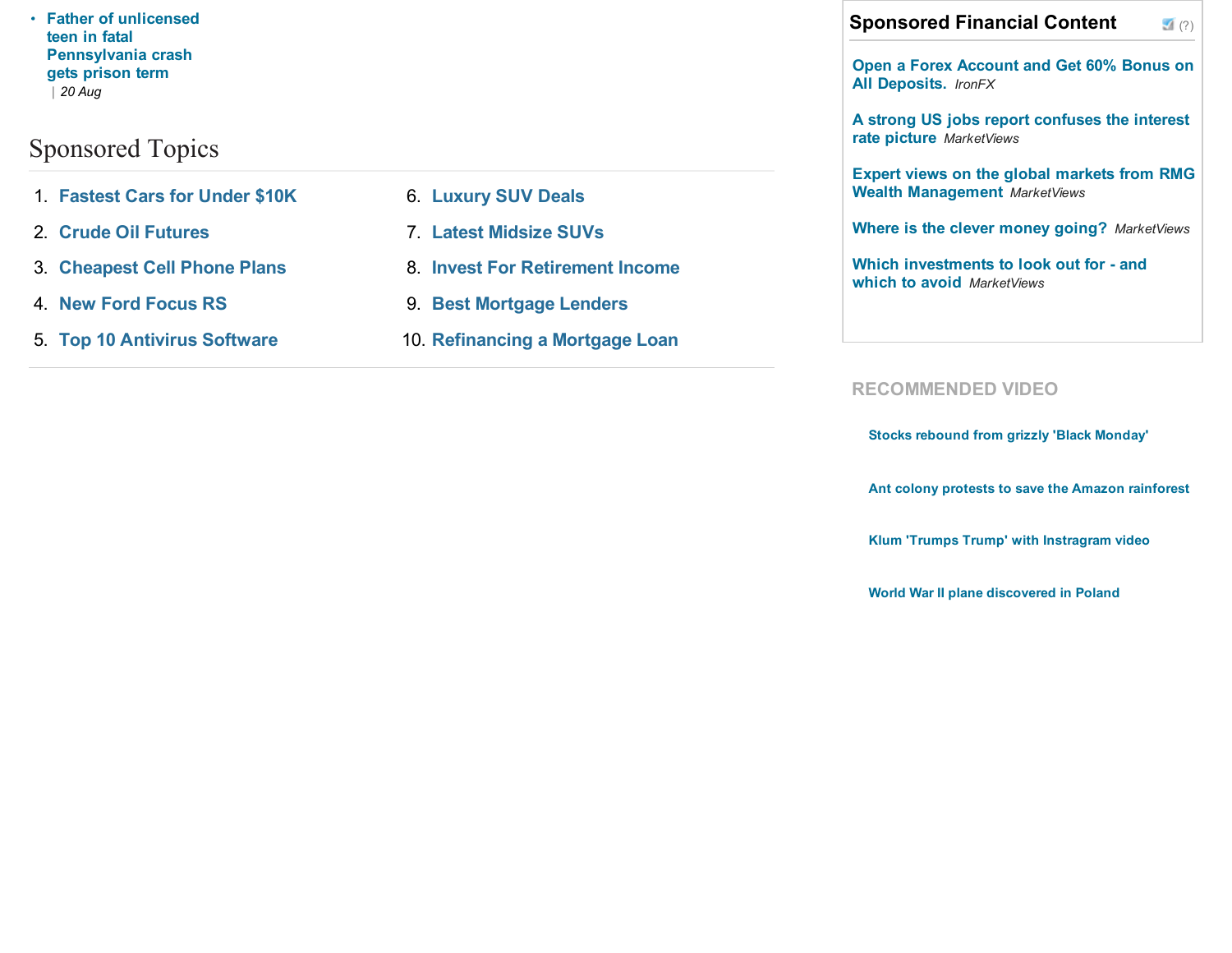## SPONSORED TOPICS

- 1. [Cars](http://search2.media.net/Cars_to_Buy_in_2015.cfm?&vsid=773770111097142&vi=1441046768568406005&dytm=1441046769986&rtbsd=6&npgv=1&verid=111299&hvsid=00001441046769565031434109718659&upk=1441046767.19602&sttm=1441046769564&=&kp=1&kbc=1200798881&kt=244&ki=321876440&ktd=37383395378069760&kbc2=||l=1016||&fdkt=244&fp=663ebxYAjC4RisuJH4VORPGU2IkfkufmI%2Bpcy7iwB7CWxoLkbRqpyz1SdsNoG8gVeCJpPpmqmK2nlOdTbLelAbc0YxLcZcw1UG7tEEPQuVfcFkPQ36OIn64sfjQ%2FC1XD&c=UppcHWg223FymQV1ipvNhQ&cme=1%2FJBA%2FJb9hgWZ2RGYA4YZblVdteoKcrR4Xwd1oifThSpAWZCibb%2FRLHZ6cxwhEfeCYTssggC48xAY4w6o7YHwuo%2FmVMIqx3N0k1BHQ9saAIalu21F5anazzr5f%2FGLIzVdkhNQVMD2enhYPXmuG466So2CElpslQuYin%2BBZpFzRWs9%2F4a4VMpw7Dsk0S1np2a4WZwkBf7C1A%3D%7C%7CNDHRnZ9Gz3KXlI%2Bi9OnZqQ%3D%3D%7C5gDUJdTGiJzedmq9hanWYg%3D%3D%7CN7fu2vKt8%2Fs%3D%7CFcl4VLL%2BIaKov1aQQ4rz0DPXnfOLjJdi4LI%2FnIV56IIyVrHJCDBh5OgV3S%2BDb%2BnO%2BHlM47aC9RKqRXqIfAQDMvikYWuVCy6A4Txg2SQVtdDA%2FD4unLcAoBlSdBcSobB4SSqloWKqOn7rztINaZVAcA%3D%3D%7CsRBSg3CPSiQ%3D%7CuvTniEvPeBPrBiFTMighd7BdGQkf8ejlyGBPvfBd6k6Z%2BB%2BeBuMl1g%3D%3D%7C&cid=8CUG1D56B&crid=133993882&size=300x250&lpid=&tsid=1&ksu=135&chid=&https=0&extKwds=0&kwdsMaxTm=400&ugd=4&maxProviderPixel=&rms=1441046772&&abpl=2) to Buy in 2015
- 2. 2015 Best [SUVs](http://search2.media.net/2015_Best_SUVs.cfm?&vsid=773770111097142&vi=1441046768568406005&dytm=1441046769986&rtbsd=6&npgv=1&verid=111299&hvsid=00001441046769565031434109718659&upk=1441046767.19602&sttm=1441046769564&=&tdAdd[]=%7C%40%7Cabp%3A3%3A2&kp=2&kbc=1200798881&kt=244&ki=321373852&ktd=37383395378069760&kbc2=||l=1016||&fdkt=244&fp=663ebxYAjC4RisuJH4VORPGU2IkfkufmI%2Bpcy7iwB7CWxoLkbRqpyz1SdsNoG8gVeCJpPpmqmK2nlOdTbLelAbc0YxLcZcw1UG7tEEPQuVfcFkPQ36OIn64sfjQ%2FC1XD&c=UppcHWg223FymQV1ipvNhQ&cme=1%2FJBA%2FJb9hgWZ2RGYA4YZblVdteoKcrR4Xwd1oifThSpAWZCibb%2FRLHZ6cxwhEfeCYTssggC48xAY4w6o7YHwuo%2FmVMIqx3N0k1BHQ9saAIalu21F5anazzr5f%2FGLIzVdkhNQVMD2enhYPXmuG466So2CElpslQuYin%2BBZpFzRWs9%2F4a4VMpw7Dsk0S1np2a4WZwkBf7C1A%3D%7C%7CNDHRnZ9Gz3KXlI%2Bi9OnZqQ%3D%3D%7C5gDUJdTGiJzedmq9hanWYg%3D%3D%7CN7fu2vKt8%2Fs%3D%7CFcl4VLL%2BIaKov1aQQ4rz0DPXnfOLjJdi4LI%2FnIV56IIyVrHJCDBh5OgV3S%2BDb%2BnO%2BHlM47aC9RKqRXqIfAQDMvikYWuVCy6A4Txg2SQVtdDA%2FD4unLcAoBlSdBcSobB4SSqloWKqOn7rztINaZVAcA%3D%3D%7CsRBSg3CPSiQ%3D%7CuvTniEvPeBPrBiFTMighd7BdGQkf8ejlyGBPvfBd6k6Z%2BB%2BeBuMl1g%3D%3D%7C&cid=8CUG1D56B&crid=133993882&size=300x250&lpid=&tsid=1&ksu=135&chid=&https=0&extKwds=0&kwdsMaxTm=400&ugd=4&maxProviderPixel=&rms=1441046772&&abpl=2)
- 3. Reverse Mortgage [Calculator](http://search2.media.net/Reverse_Mortgage_Calculator.cfm?&vsid=773770111097142&vi=1441046768568406005&dytm=1441046769986&rtbsd=6&npgv=1&verid=111299&hvsid=00001441046769565031434109718659&upk=1441046767.19602&sttm=1441046769564&=&tdAdd[]=%7C%40%7Cabp%3A3%3A2&tdAdd[]=%7C%40%7Cabp%3A3%3A2&kp=3&kbc=1200798881&kt=244&ki=24404760&ktd=37383395378069760&kbc2=||l=1016||&fdkt=244&fp=663ebxYAjC4RisuJH4VORPGU2IkfkufmI%2Bpcy7iwB7CWxoLkbRqpyz1SdsNoG8gVeCJpPpmqmK2nlOdTbLelAbc0YxLcZcw1UG7tEEPQuVfcFkPQ36OIn64sfjQ%2FC1XD&c=UppcHWg223FymQV1ipvNhQ&cme=1%2FJBA%2FJb9hgWZ2RGYA4YZblVdteoKcrR4Xwd1oifThSpAWZCibb%2FRLHZ6cxwhEfeCYTssggC48xAY4w6o7YHwuo%2FmVMIqx3N0k1BHQ9saAIalu21F5anazzr5f%2FGLIzVdkhNQVMD2enhYPXmuG466So2CElpslQuYin%2BBZpFzRWs9%2F4a4VMpw7Dsk0S1np2a4WZwkBf7C1A%3D%7C%7CNDHRnZ9Gz3KXlI%2Bi9OnZqQ%3D%3D%7C5gDUJdTGiJzedmq9hanWYg%3D%3D%7CN7fu2vKt8%2Fs%3D%7CFcl4VLL%2BIaKov1aQQ4rz0DPXnfOLjJdi4LI%2FnIV56IIyVrHJCDBh5OgV3S%2BDb%2BnO%2BHlM47aC9RKqRXqIfAQDMvikYWuVCy6A4Txg2SQVtdDA%2FD4unLcAoBlSdBcSobB4SSqloWKqOn7rztINaZVAcA%3D%3D%7CsRBSg3CPSiQ%3D%7CuvTniEvPeBPrBiFTMighd7BdGQkf8ejlyGBPvfBd6k6Z%2BB%2BeBuMl1g%3D%3D%7C&cid=8CUG1D56B&crid=133993882&size=300x250&lpid=&tsid=1&ksu=135&chid=&https=0&extKwds=0&kwdsMaxTm=400&ugd=4&maxProviderPixel=&rms=1441046772&&abpl=2)
- 4. [Compare](http://search2.media.net/Compare_Pension_Plans.cfm?&vsid=773770111097142&vi=1441046768568406005&dytm=1441046769986&rtbsd=6&npgv=1&verid=111299&hvsid=00001441046769565031434109718659&upk=1441046767.19602&sttm=1441046769564&=&tdAdd[]=%7C%40%7Cabp%3A3%3A2&tdAdd[]=%7C%40%7Cabp%3A3%3A2&tdAdd[]=%7C%40%7Cabp%3A3%3A2&kp=4&kbc=1200798881&kt=244&ki=64184559&ktd=37383395445244160&kbc2=||l=1016||&fdkt=244&fp=663ebxYAjC4RisuJH4VORPGU2IkfkufmI%2Bpcy7iwB7CWxoLkbRqpyz1SdsNoG8gVeCJpPpmqmK2nlOdTbLelAbc0YxLcZcw1UG7tEEPQuVfcFkPQ36OIn64sfjQ%2FC1XD&c=UppcHWg223FymQV1ipvNhQ&cme=1%2FJBA%2FJb9hgWZ2RGYA4YZblVdteoKcrR4Xwd1oifThSpAWZCibb%2FRLHZ6cxwhEfeCYTssggC48xAY4w6o7YHwuo%2FmVMIqx3N0k1BHQ9saAIalu21F5anazzr5f%2FGLIzVdkhNQVMD2enhYPXmuG466So2CElpslQuYin%2BBZpFzRWs9%2F4a4VMpw7Dsk0S1np2a4WZwkBf7C1A%3D%7C%7CNDHRnZ9Gz3KXlI%2Bi9OnZqQ%3D%3D%7C5gDUJdTGiJzedmq9hanWYg%3D%3D%7CN7fu2vKt8%2Fs%3D%7CFcl4VLL%2BIaKov1aQQ4rz0DPXnfOLjJdi4LI%2FnIV56IIyVrHJCDBh5OgV3S%2BDb%2BnO%2BHlM47aC9RKqRXqIfAQDMvikYWuVCy6A4Txg2SQVtdDA%2FD4unLcAoBlSdBcSobB4SSqloWKqOn7rztINaZVAcA%3D%3D%7CsRBSg3CPSiQ%3D%7CuvTniEvPeBPrBiFTMighd7BdGQkf8ejlyGBPvfBd6k6Z%2BB%2BeBuMl1g%3D%3D%7C&cid=8CUG1D56B&crid=133993882&size=300x250&lpid=&tsid=1&ksu=135&chid=&https=0&extKwds=0&kwdsMaxTm=400&ugd=4&maxProviderPixel=&rms=1441046772&&abpl=2) Pension Plans
- 5. [Upcoming](http://search2.media.net/Upcoming_Cars_in_2015.cfm?&vsid=773770111097142&vi=1441046768568406005&dytm=1441046769986&rtbsd=6&npgv=1&verid=111299&hvsid=00001441046769565031434109718659&upk=1441046767.19602&sttm=1441046769564&=&tdAdd[]=%7C%40%7Cabp%3A3%3A2&tdAdd[]=%7C%40%7Cabp%3A3%3A2&tdAdd[]=%7C%40%7Cabp%3A3%3A2&tdAdd[]=%7C%40%7Cabp%3A3%3A2&kp=5&kbc=1200798881&kt=244&ki=324640128&ktd=37383395361358080&kbc2=||l=1016||&fdkt=244&fp=663ebxYAjC4RisuJH4VORPGU2IkfkufmI%2Bpcy7iwB7CWxoLkbRqpyz1SdsNoG8gVeCJpPpmqmK2nlOdTbLelAbc0YxLcZcw1UG7tEEPQuVfcFkPQ36OIn64sfjQ%2FC1XD&c=UppcHWg223FymQV1ipvNhQ&cme=1%2FJBA%2FJb9hgWZ2RGYA4YZblVdteoKcrR4Xwd1oifThSpAWZCibb%2FRLHZ6cxwhEfeCYTssggC48xAY4w6o7YHwuo%2FmVMIqx3N0k1BHQ9saAIalu21F5anazzr5f%2FGLIzVdkhNQVMD2enhYPXmuG466So2CElpslQuYin%2BBZpFzRWs9%2F4a4VMpw7Dsk0S1np2a4WZwkBf7C1A%3D%7C%7CNDHRnZ9Gz3KXlI%2Bi9OnZqQ%3D%3D%7C5gDUJdTGiJzedmq9hanWYg%3D%3D%7CN7fu2vKt8%2Fs%3D%7CFcl4VLL%2BIaKov1aQQ4rz0DPXnfOLjJdi4LI%2FnIV56IIyVrHJCDBh5OgV3S%2BDb%2BnO%2BHlM47aC9RKqRXqIfAQDMvikYWuVCy6A4Txg2SQVtdDA%2FD4unLcAoBlSdBcSobB4SSqloWKqOn7rztINaZVAcA%3D%3D%7CsRBSg3CPSiQ%3D%7CuvTniEvPeBPrBiFTMighd7BdGQkf8ejlyGBPvfBd6k6Z%2BB%2BeBuMl1g%3D%3D%7C&cid=8CUG1D56B&crid=133993882&size=300x250&lpid=&tsid=1&ksu=135&chid=&https=0&extKwds=0&kwdsMaxTm=400&ugd=4&maxProviderPixel=&rms=1441046772&&abpl=2) Cars in 2015
- 6. Best Retirement [Communities](http://search2.media.net/Best_Retirement_Communities.cfm?&vsid=773770111097142&vi=1441046768568406005&dytm=1441046769986&rtbsd=6&npgv=1&verid=111299&hvsid=00001441046769565031434109718659&upk=1441046767.19602&sttm=1441046769564&=&tdAdd[]=%7C%40%7Cabp%3A3%3A2&tdAdd[]=%7C%40%7Cabp%3A3%3A2&tdAdd[]=%7C%40%7Cabp%3A3%3A2&tdAdd[]=%7C%40%7Cabp%3A3%3A2&tdAdd[]=%7C%40%7Cabp%3A3%3A2&kp=6&kbc=1200798881&kt=244&ki=3487599&ktd=37383395378135300&kbc2=||l=1016||&fdkt=244&fp=663ebxYAjC4RisuJH4VORPGU2IkfkufmI%2Bpcy7iwB7CWxoLkbRqpyz1SdsNoG8gVeCJpPpmqmK2nlOdTbLelAbc0YxLcZcw1UG7tEEPQuVfcFkPQ36OIn64sfjQ%2FC1XD&c=UppcHWg223FymQV1ipvNhQ&cme=1%2FJBA%2FJb9hgWZ2RGYA4YZblVdteoKcrR4Xwd1oifThSpAWZCibb%2FRLHZ6cxwhEfeCYTssggC48xAY4w6o7YHwuo%2FmVMIqx3N0k1BHQ9saAIalu21F5anazzr5f%2FGLIzVdkhNQVMD2enhYPXmuG466So2CElpslQuYin%2BBZpFzRWs9%2F4a4VMpw7Dsk0S1np2a4WZwkBf7C1A%3D%7C%7CNDHRnZ9Gz3KXlI%2Bi9OnZqQ%3D%3D%7C5gDUJdTGiJzedmq9hanWYg%3D%3D%7CN7fu2vKt8%2Fs%3D%7CFcl4VLL%2BIaKov1aQQ4rz0DPXnfOLjJdi4LI%2FnIV56IIyVrHJCDBh5OgV3S%2BDb%2BnO%2BHlM47aC9RKqRXqIfAQDMvikYWuVCy6A4Txg2SQVtdDA%2FD4unLcAoBlSdBcSobB4SSqloWKqOn7rztINaZVAcA%3D%3D%7CsRBSg3CPSiQ%3D%7CuvTniEvPeBPrBiFTMighd7BdGQkf8ejlyGBPvfBd6k6Z%2BB%2BeBuMl1g%3D%3D%7C&cid=8CUG1D56B&crid=133993882&size=300x250&lpid=&tsid=1&ksu=135&chid=&https=0&extKwds=0&kwdsMaxTm=400&ugd=4&maxProviderPixel=&rms=1441046772&&abpl=2)



Back to top

| <b>Reuters.com</b>           | Business   Markets   World   Politics   Technology   Opinion   Money   Pictures   Videos   Site Index |          |          |            |         |                    |        |  |  |
|------------------------------|-------------------------------------------------------------------------------------------------------|----------|----------|------------|---------|--------------------|--------|--|--|
| <b>More from Reuters</b>     | Reuters News Agency   Brand Attribution Guidelines   Delivery Options                                 |          |          |            |         |                    |        |  |  |
| <b>Support &amp; Contact</b> | Support   Corrections                                                                                 |          |          |            |         |                    |        |  |  |
| <b>Account Information</b>   | Register   Sign In                                                                                    |          |          |            |         |                    |        |  |  |
| <b>Connect with Reuters</b>  | Twitter                                                                                               | Facebook | Linkedin | <b>RSS</b> | Podcast | <b>Newsletters</b> | Mobile |  |  |
| <b>About</b>                 | Privacy Policy   Terms of Use   Advertise With Us     AdChoices   Copyright                           |          |          |            |         |                    |        |  |  |